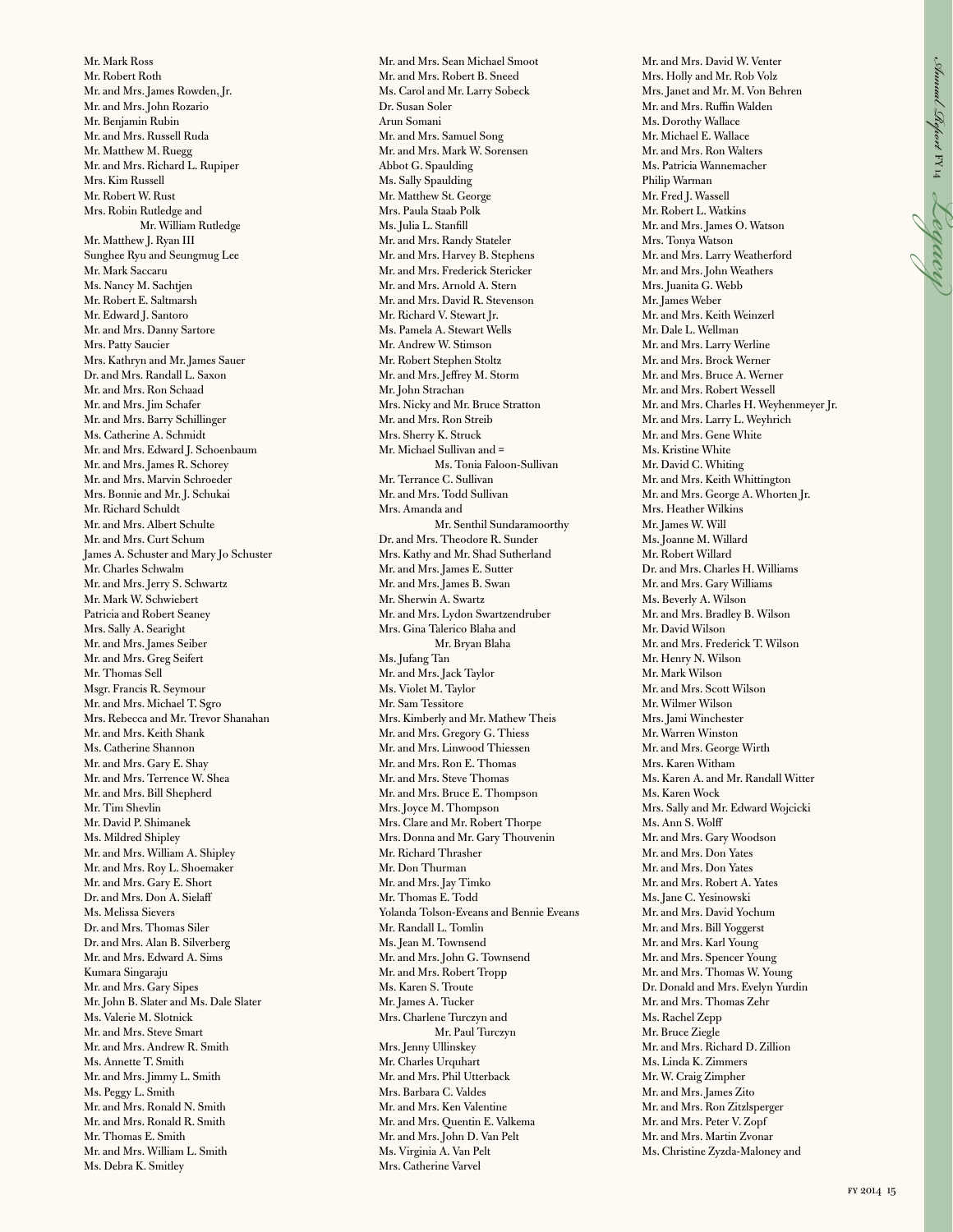## **MEMORIALS HONORARIA In Honor of Debbie and Ron Nilsson**

**In Memory of Dr. Steve Boswell**  Mr. and Mrs. Henry Hansen Mr. and Mrs. Chesley May Ms. Nancy Warren Dr. and Mrs. Hugo F. Carvajal Mrs. Susan and Mr. Jack Eiteljorg Mrs. Anna and Mr. Mark Holland Mrs. Cynthia and Mr. Newell Boyd

**In Memory of Ken Davis**  Mr. and Mrs. Louis S. Myers

**In Memory of John T. Fitzgerald**  Honorable and Mrs. Thomas R. Fitzgerald

**In Memory of Jon Peter Genrich**  United States Attorney District of Minnesota

**In Memory of Wife Ruth and Son Steve**  Mr. Wendell W. Hahn

**In Memory of Joseph H. Johnson**  Mr. and Mrs. Jerry Johnson

#### **In Memory of Elton Jones**

Pedco E & A Services, Inc. Mr. Robert E. Hinklin Mr. Vincent Italiano Mrs. Kathleen and Mr. James Piech Ms. Jodi A. Sprandel Mrs. Cheryl and Mr. Brian Tatum

**In Memory of Gloria Kennedy**  Ms. Virginia Johnson Mr. Christopher Johnson

**In Memory of Abraham Lincoln**  Miss Paris O'Connor Mr. Edward J. Santoro

**In Memory of Nelson Mandela**  Mr. and Mrs. T. Tolbert Chisum

**In Memory of David Mercer**  Ms. Diana J. Mercer

**In Memory of David Mueller**  Mr. William A. Goodman

**In Memory of John Mullins**  Mr. and Mrs. James Hansen

**In Memory of Peggy Seeger**  Mr. William A. Goodman

**In Memory of Pete Seeger and Toshi Seeger**  Mr. William A. Goodman

**In Memory of Ethel Winders**  Mr. and James T. Peifer

**In Honor of Beth E. Chiaiese, CRM**  Mr. Robert Roth

**In Honor of James Cornelius**  Indiana State Museums and Historic Sites Corporation

**In Honor of Renee and Lester Crown**  The Edgewater Funds

**In Honor of Mark DePue**  Mr. and Mrs. James Seiber

**In Honor of In commemoration of the 150th Anniversary of the Gettysburg Address**  Thirteen-Fifty Foundation Inc.

**In Honor of Stedman Graham**  Mr. and Mrs. T. Tolbert Chisum

**In Honor of Ian Hunt**  Pond Family Foundation Mr. Larry Selander

**In Honor of Senator Mark Kirk**  Mr. and Mrs. T. Tolbert Chisum

**In Honor of Carla Knorowski**  Ms. Greta Wiley Flory

**In Honor of Jamie Lacy**  Mr. William A. Goodman

**In Honor of Eileen Mackevich**  Carthage College The Smart Family Foundation

**In Honor of William C. Nichols**  Mr. James Nichols

Mr. Steven Hilsabeck

**In Honor of President Barack Obama**  Mr. and Mrs. Richard K. Ekse

**In Honor of Larry Oberlander**  Ms. Susan Phelps

**In Honor of Jan Perone**  Mr. James E. Bales Mrs. Susan and Mr. Stephen Hawk

**In Honor of Joey and Jackie Rosato**  Mr. William A. Goodman

**In Honor of William H. Samuels**  Mrs. Barbara and Mr. Steven Blume

**In Honor of Joan Schabwecker**  Mr. William A. Goodman

**In Honor of Mr. and Mrs. Craig Schermerhorn**  Mr. and Mrs. T. Tolbert Chisum

**In Honor of Van C. Stone**  Ms. Joyce K. Schroeder

**In Honor of Glenn Toppen**  Mrs. Hilary Hammer Ms. Haldis Toppen

**In Honor of Wayne Whalen**  Mr. Howard Kerr and Mrs. Patricia Kerr

**In Honor of Oprah Winfrey**  Mr. and Mrs. T. Tolbert Chisum

## **LAWYERS FOR LINCOLN CAMPAIGN**

Ms. Joyce K. Schroeder



*Charter members Kenneth and Sue White, along with their guests Anna & Abbagail Bourvnev, attend the Jake Borrit event at the ALPLM.* 



*Charter members David and Laurie Farrell attend the annual member event in November 2013.* 

**The Annual Report recognizes all contributions to the Foundation for the fscal year ending June 30, 2014. Although every efort is made to ensure completeness and accuracy, errors may occur. We sincerely apologize if your name has been misspelled or omitted. Please call (217) 557-6250 for corrections.** 

<sup>16</sup>A*nnual Repor*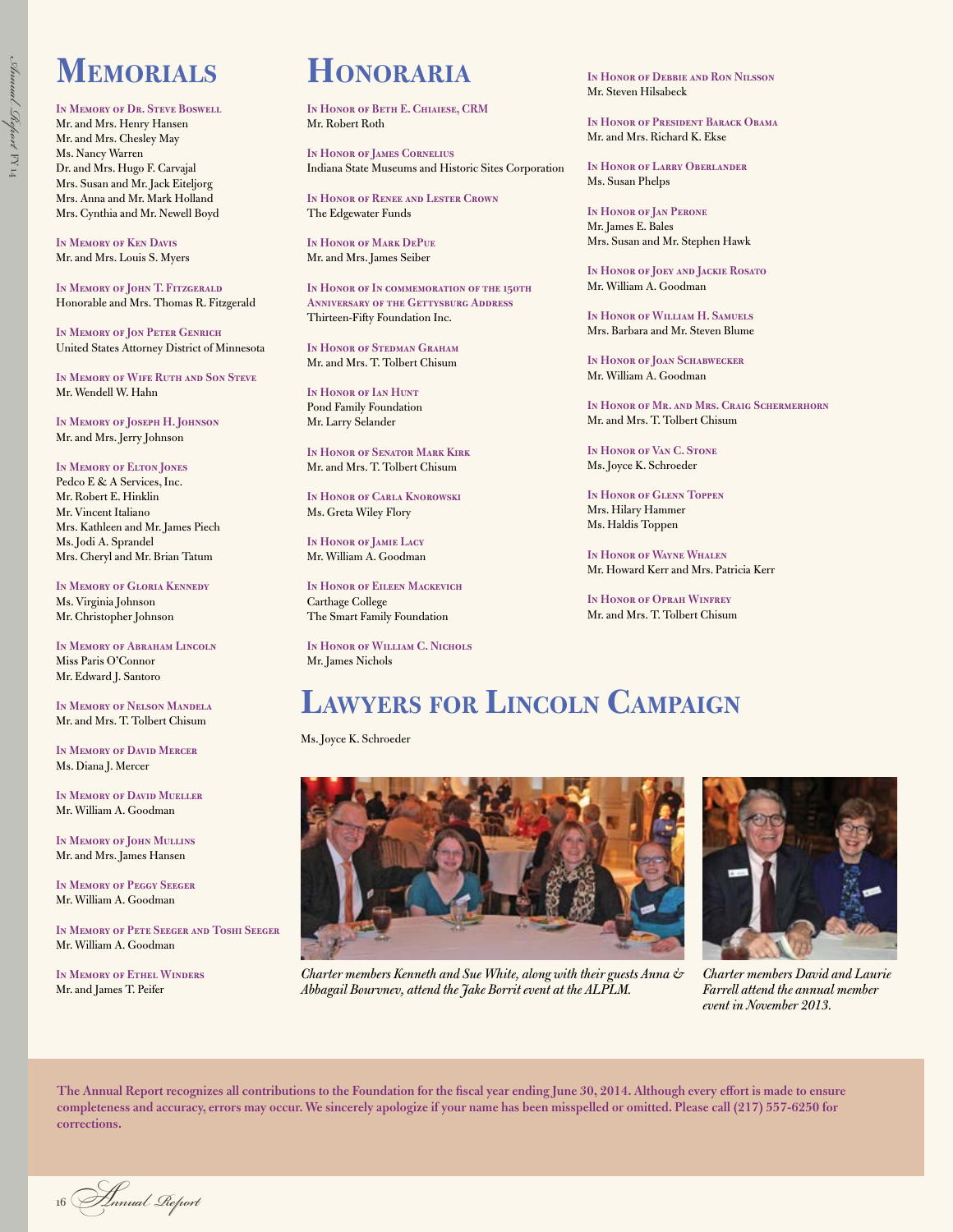Our Lasting Gratitude

# Founding Charter and Lincoln Legacy Society Members

Before the bands played, the banners waved, and the President of the United states cut the ribbon to celebrate the opening of the most visited Presidential facility in the nation—our founding Charter Members stepped up to put their name on history. As our fiscal year comes to a close, the Foundation would like to once again extend our lasting gratitude for your belief in the project that singularly changed the landscape of downtown Springfield and is well on its WAY TO HAVING EDUCATED THREE MILLION VISITORS SO FAR.

#### \*Denotes the continuing support of the Lincoln Legacy

#### **PRESIDENT**

Louise and Barry Taper Family Foundation AT&T Foundation Exelon Corporation State Farm Companies Foundation

#### **EMANCIPATOR**

The Duchossois Family AON Foundation Caterpillar Foundation Embassy of the State of Qatar John Deere Foundation Motorola Inc. The Copley Foundation Mr. Robert C. and Mrs. Alice Campbell

#### **LAWMAKER**

Archer Daniels Midland Company Arie & Ida Crown Memorial

#### **SURVEYOR**

Ameren Illinois Utilities Chicago Bulls Chicago White Sox Horace Mann Educators Corp. The John D. and Catherine T. MacArthur Foundation The Starr Foundation

#### **FELLOW**

AG Edwards Community Care Systems, Inc. Hospital Sisters of the Third Order of St. Francis JPMorgan Chase Foundation LaSalle Bank Midwest Generation EME, LLC Penn National Gaming Foundation Prairie Cardiovascular Consultants, Ltd. UBS United Airlines UPS Foundation, Inc. US Bank Verizon Foundation Wells Fargo Foundation Mr. William and Mrs. Julie Cellini Col. J. N. Pritzker

#### **FOUNDER**

CitiCorp/Salomon Smith Barney Franklin Square Foundation Hanson Professional Services, Inc. Illini Bank

Illinois Inauguration 1999, Inc. Illinois National Bank RR Donnelley Foundation Siciliano, Inc. Sidley Austin LLP The Boeing Company Union Pacifc Railroad Company UST Public Afairs, Inc. Mr. and Mrs. T. Tolbert Chisum Mrs. Barbara F. Greening and Dr. Gersh Greening Mr. Robert C. Lanphier III Mr. and Mrs. Raymond F. McCaskey Ms. Josephine and Mr. Newt Minow Mr. Logan H. Schlipf Mr. and Mrs. Wm. Rich Schnirring Mr. Bill and Mrs. Nancy Simpson

#### **BENEFACTOR**

Barber, Segatto, Hoffee, Wilke & Cate, Lawyers Brown, Hay & Stephens, LLP **CEFCU** Dillon Foundation Dowson Farms, Inc. H.D. Smith Wholesale Drug Co. Michael J. Marchese Foundation R. W. Troxell & Company Sorling, Northrup, Hanna, Cullen and Cochran, Ltd. Wachovia Securities Mr. Don and Mrs. Patricia Altorfer Mrs. R-Lou and the late Mr. Morton D. Barker Mr. Steven P. and Mrs. Carol S. Bartholf Mr. Glen A. and Mrs. Peggy Brandt Mr. Robert T. and Mrs. MaryLynn M. Clarke Mr. Patrick Coburn Mr. Craig Culbertson and Ms. Laura LaPlaca Mrs. Pamela Daniels Mr. William Doyle Governor Jim and Mrs. Brenda Edgar Mr. and Mrs. Louis G. Lower Mr. Douglas C. and Mrs. Trudy M. Nelson Mr. and Mrs. Stephen L. Patton Mr. and Mrs. Allan Reyhan and Family The William F. Trapp Family Mrs. Pauline W. and the late Mr. Walter Roesch Mr. Craig and Mrs. Gerry Schermerhorn Ms. Suzanne Lovell and Mr. Richard A. Stein In Memory of Gordon R. Thomas / Mrs. Evelyn Brandt Thomas Mr. Don and Mrs. Wanda Tracy Ms. Marjorie Turney Mr. Wayne W. Whalen and Ms. Paula Wolf Ms. Elizabeth Virginia Wirtz Ms. Mary and Mr. Paul Yovovich

**continued on next page** 



*Charter members (from left) Robyn, Christine and Will Hovey attend the Annie Leibovitz Member's only exhibit preview in February at the ALPLM.* 



*Charter member R-Lou Barker along with guests Peggy Kojima and Maggie Sartore at the exhibit preview for Annie Leibovitz.*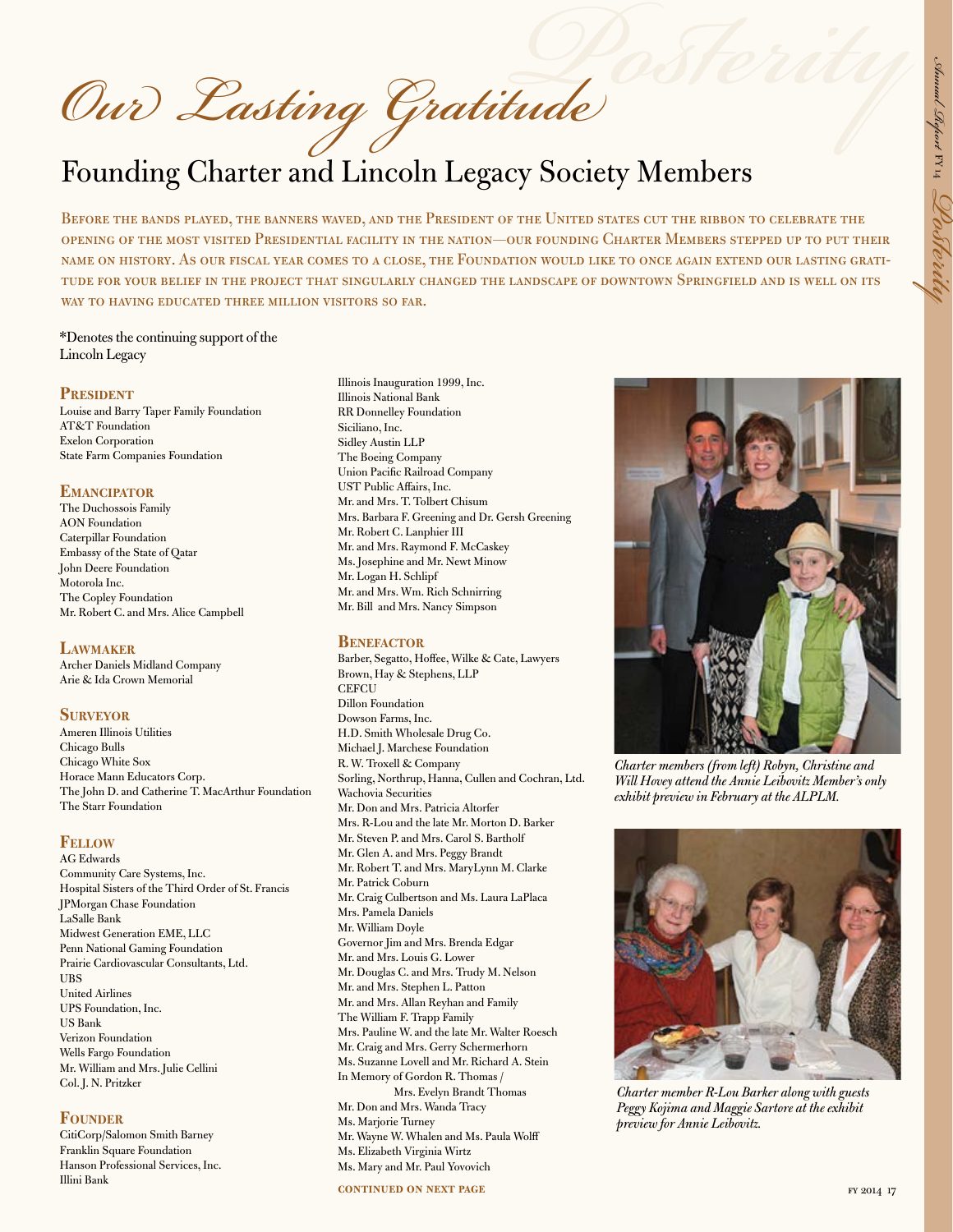#### **SUSTAINER**

*Annual Report* 

 $\rm _{H}$ 

*Posterity*

3M Foundation, Inc. Ace Hardware Baxter International Inc. BOPI BP America Inc. Crawford, Murphy, Tilly Genson & Gillespie Heartland Credit Union Isringhausen Imports Pease's Candy Inc. Standard Mutual Insurance Co. Union Station Foundation Watts Copy Systems Mary and James Beaumont Mr. Elliott Bell Mr. and Mrs. Randy Best Dr. and Mrs. Richard T. Bilinsky Mrs. Jean and Mr. William Blaser Mr. James P. Bruner Mr. Rod and Mrs. Rosemary Buffington Mr. and Mrs. Robert H. Bunn Mrs. Nancy and Mr. Charles Chapin Mr. Frank and Dr. Vera Clark Ms. G. Virginia Conlee Dr. and Mrs. John L. Denby Mr. and Mrs. James Hobbs Edwards Mr. and Mrs. William R. Enlow Mr. Curtis R. and Mrs. Carolyn L. Farrar Mr. and Mrs. David M. Farrell Mr. and Mrs. Michael Greene Mr. Paul E. Hafel Mr. Wendell W. Hahn Ms. Karen E. Hasara and Mr. Jerry Gott Mr. and Mrs. Barry Hines Ms. Renee M. Housel Mr. and Mrs. Ian Hunt Ms. Velma M. Kirk Dr. Carla A. Knorowski Mr. Peter B. Kovler Ms. Lori Lennon and Mr. Donald J. Lynch Mr. Frederic V. Malek Mr. Jay and Mrs. Susan Mogerman Mr. and Mrs. Robert M. Perkins Dr. Ranga and Mrs. Krishna Reddy Mr. Paul R. Schanbacher Mrs. Junia Shlaustas Dr. and Mrs. James A. Singleton Dr. Lawrence J. Smith and Mrs. Sheila Stocks-Smith Mr. and Mrs. Ronald R. Smith Dr. and Mrs. Lance Steahly Mrs. Shirley and Mr. Jay Stevenson Mr. Guerry L. Suggs and Ms. Jo Alessandrini Dr. Kenneth and Mrs. Patricia Walker Mr. Peter N. Witty Mr. and Mrs. James K. Zerkle Dr. and Mrs. Elvin G. Zook Blum Kovler Foundation/ Marjorie Kovler Fund Burns and McDonnell Engineering Co., Inc. Central Illinois Builders of AGC Hart, Southworth & Witsman



*Over 500 members attended the Members Only exhibit preview of the Annie Leibovitz exhibit 'Pilgrimage' in February 2014.* 

## <sup>18</sup>A*nnual Repor*

#### **DONOR**

Alberto-Culver Company American Institute of Architects-IL Council Battery Specialists & Golf Cars Beeman Law Offices, P.C. Coombe-Bloxdorf, P.C., Engineers/Land Surveyors Garrison Group, Inc. Hallene Family Foundation Hurwitz Enterprises Illinois Principals Association Iron Workers Local Union No. 46 Jefers Enterprises, Inc. Junior League of Springfeld, Inc. Kerber, Eck & Braeckel LLP Lincolnland Properties Inc. Metal Décor P.C. Motel Ventures, LLC Plumbers and Pipeftters Local Union #137 Rotary Clubs of Springfeld Scott & Scott, P.C. Springfeld Associates in Oral & Maxillofacial Surgery Springfeld Downtown Parking, Inc. Starbucks Coffee Company V. T. Properties, Inc. Ms. Charlotte, Ms. Julie and Ms. Linda Abarbanell In Memory of Jason P. Agee / Mr. and Mrs. John Agee Mr. Nicholas and Mrs. Kathleen Amatangelo Mr. Darrel R. and Mrs. Sandra K. Anderson Hon. Thomas R. and Dr. Helen P. Appleton Mrs. Barbara Bartlett Archer Dr. and Mrs. Towfg Arjmand Mr. Bernard Armbruster and Ms. Janis Cellini Mr. Richard V. and Mrs. Nancy E. Atkinson In Memory of Dan W. Bannister / Mrs. Cornelia Bannister In Memory of Paul Barker / Ms. Mara Mills Barker Mr. John E. Barrett Mr. David and Ms. Nena Bartold Mrs. Karola and Mr. Don Beahringer Mrs. Molly and Mr. Mitch Beaver and Family Mrs. Molly M. Becker Mr. Don and Ms. Erin Biggerstaf Dr. David and Mrs. Chari Y. Binstadt Mr. William G. and Mrs. Frances Mathewson Black In Memory of William O. Coombe / The Coombe Family Mr. James and Mrs. Suzanne Borland, Drew and Jessica Mr. Rick C. Brandt Mr. and Mrs. Rick Brethorst Mr. Roger D. and Mrs. Karen B. Bridges Rev. and Mrs. Robert E. Brodie Mr. William Perry and Mrs. Rachel A. Broughton Mr. and Mrs. James E. Brown Mr. and Mrs. James W. Bruner Mr. and Mrs. Jacob Bunn IV Mr. and Mrs. Larry Burton Mr. Jack and Mrs. Janice Butler Mr. Ron and Mrs. Wilma Carter Mr. Grady M. and Mrs. Linda K. Chronister Mr. Bradley S. Churchill Mr. Frank Cicero Jr. Mrs. Katherine and Mr. Corby Claar Mr. Jack and Mrs. Sheila Clarke Ms. Victoria Clemons Ms. Arlene Clemons Mr. Robert S. and Mrs. Marilyn J. Cohen Ms. Barbara B. Collins Mr. Gregory Collins Mr. Neil and Mrs. Joyce Conklen Mr. Bruce and Mrs. Mallary Conklin, Skyler Suduth-Conklin, Kathleen Conklin and William Conklin, Jr. Mr. Sam H. Cooper and Ms. Nancy Stubblefeld Dr. Curtis and Mrs. Diane Corcoran Mr. Ron and Mrs. Sally Correll

The late Mrs. Katherine J. and the late Hon. Basil H. Coutrakon In Memory of Jane Cross / Adron Cross Dr. Chauncey and Mrs. Patricia Cross Dr. and Mrs. Roland D. Cull Ms. Darcy Davidsmeyer Mr. John Andrew and Ms. Katherine Davis Ms. Christine Deakin and Mr. Blake Haley Mrs. Dawn and Mr. Dave DeFraties Ms. Nancy A. Demarco Family of Senator Vince Demuzio Mr. Patrick D. Dennis and Ms. Susie Shackleton Dr. Tanya L. DeSanto and the late Dr. David J. Brandis Ms. Letitia Dewith-Anderson Mrs. Charles R. Dickson, Sr. **Phenomenon State Mrs. Katherine J. and the Late Hon. Basil H. Coutrakon<br>
In Memory of Jane Cross / Adron Cross<br>
Dr. Chauncey and Mrs. Patricia Cross<br>
Dr. and Mrs. Roland D. Cull<br>
Ms. Darcy Davidsmeyer<br>
Surveyors Mr. Charl** Ms. Julie Bucari Dirksen and Family Dr. David and Mrs. Lori Dodwell Mr. Dan and Mrs. Anne Dondanville Mr. J. Douglas Donenfeld Dr. Jim and Mrs. Carol Dove Mr. James E. and Mrs. Marilyn Fox Eastman Dr. Robert S. Eckley Robert Egizii Family Ms. Eileen and the late Mr. Lee Ensel Mr. Clark and Mrs. Carol Esarey Mrs. Phyllis and Mr. James T. Evans Dr. Fredric R. and Mrs. Ellen J. Fiersten In Memory of Thomas G. Fitzsimmons / Mrs. Ceci Fitzsimmons Mr. Robert S. French Adolfo and Margaret Fulgenzi Mr. James and Mrs. Linda Fulgenzi Mr. and Mrs. Donald H. Funk In Memory of Jim and Inez Barker / Ms. Renee Geatches In Memory of Hercules C. and Toula Gekas / Drs. G. Mark and Joanne Maurer Gekas Mr. Nick and Mrs. Danielle Giacomini and Family Mr. Jefrey R. and Mrs. Susan N. Gibbs, Alexa and Marissa Mr. John Goetz Family Mr. Kelly and Ms. Karen A. Grant Mr. Cliford and Mrs. Shirley Greenwalt Mr. David and Mrs. Sue Grifen Mr. Jim and Mrs. Jan Grimes Mr. Dick Grosboll Mr. David and Mrs. Lisa Gustman, Hunter, David and Corrie Mr. James and Mrs. Joyce Hayes and Christopher Ms. Agnes M. Hayner Mr. Earl "Wally" and Mrs. Brynn Henderson Mrs. and the late Dr. John L. Hennessy Ms. Carol L. Herzog Ms. Carrie and Mr. Harry Hightman Mr. Joseph A. Hildebrand Mr. John M. Hofmann Mr. William G. Holland Jean Ann, Gordon, Andy, Cindy, Dr. Steve and Dr. Molly Honegger Mr. Charles and Mrs. Kathleen Hoogland Marilyn and Bill Hopper Mr. William and Mrs. Virginia Hosking Mr. Robyn D. and Mrs. Christine Jahn Hovey Ms. Doris Paul Hunter Mrs. Catherine and Mr. John Huther Ms. Amy and Mr. Mike Jackson In Memory of A. Larry Jazo / Lois Jazo Family Dr. Suketu and Dr. Bharati Jhaveri Mr. Louis and Dr. Victoria Nichols Johnson Mr. Mark and Mrs. Cathy Johnson Mrs. Willa Jean and the late Mr. Norman Jones Mr. Jerry and Mrs. Gloria Josserand Kaige Family Mr. George and Ms. Estie Karpman and Family Mr. Henry and Mrs. Margaret Kirschner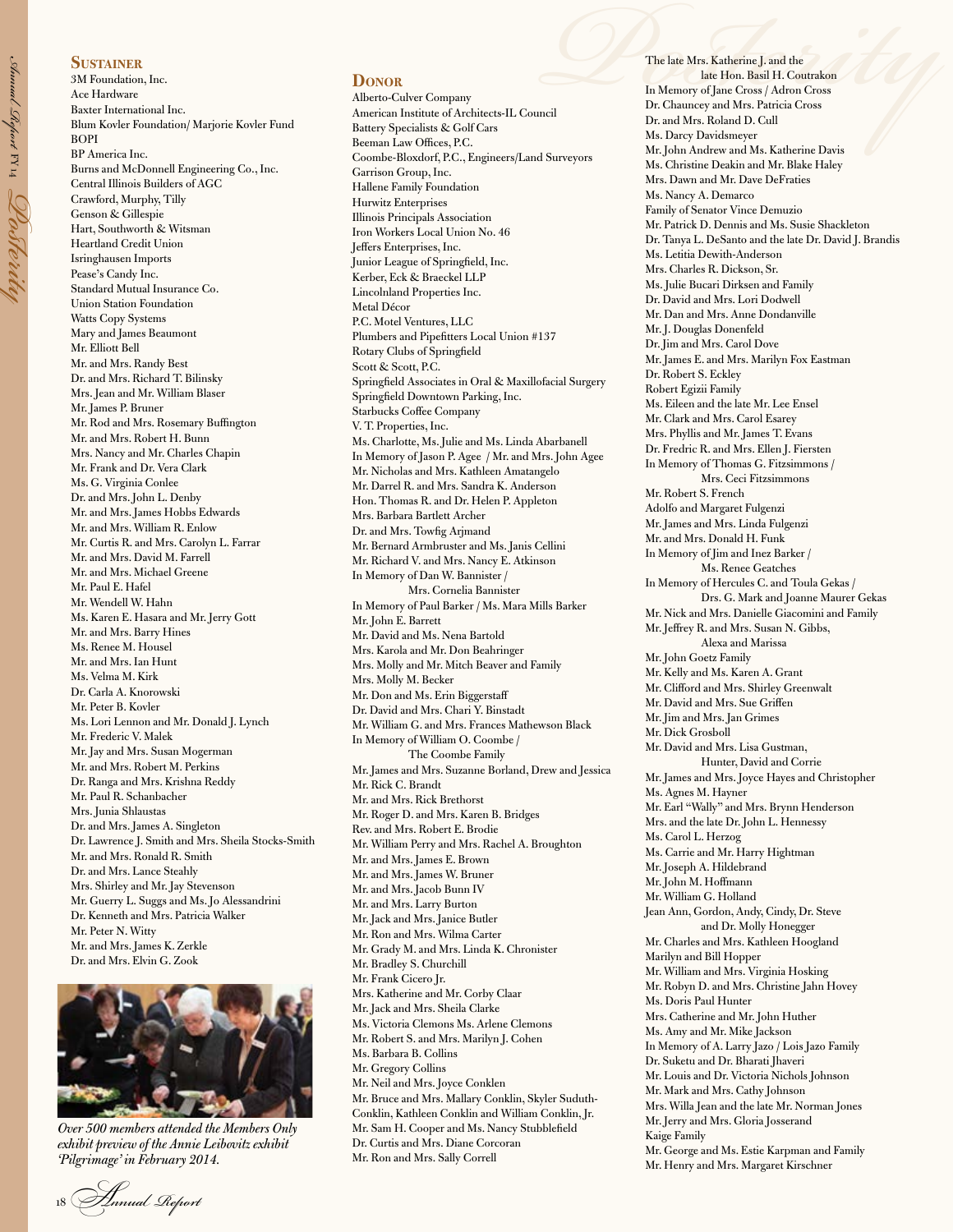### *DONOR* (CONTINUED)

Mr. Bob and Mrs. Judy Kjellander Mr. Warren and Mrs. Deborah Knoles Dr. Mark and Mrs. Janet Kuhnke Mr. Tom and Mrs. Marilyn Kushak, Chase, Sanya Mrs. Melinda and Mr. Pete LaBarre Mr. Theodore R. and Mrs. Pamela K. LeBlang Mrs. Irma and the late Mr. Jim Lee Mr. Robert and Mrs. Rosemary Leistner Ms. Jill D. Leka Mrs. Maria A. and Mr. George W. Leka Mr. Lawrence and Mrs. Constance Locher Bussard Mr. Ralph and Mrs. Carol Loewenstein Mrs. Carol and the late Mr. Walter Lohman Dr. Mary Frisk Loken and the late Mr. A. Dennis Loken Mr. Tom and Mrs. Carol Londrigan Luers Family Mrs. Naomi and Mr. Robert A. Lynn Mrs. Yetta Marantz Mr. William and Mrs. Patricia Marriott Jay and Terri Martin Mr. Russell and Mrs. Sally Martin Ms. Barbara A. and Mr. Malcolm B. McKean Dr. Pat and Mrs. Linda McKenna Mrs. Vicki S. and Mr. R. Norman Megginson Mr. Michael and Mrs. Jill Halverson Meseke and Family Mr. Chuck Metz and Ms. Becky Miller Mr. H. Edward and Mrs. Anne Midden Mr. Gary Ernest and Mrs. Kathleen Bandstra Miller Judge and Mrs. Richard Mills Mr. Joseph and Mrs. Sudie Mintjal Ms. Anne B. Morgan and Mr. Saul J. Morse Mote/Lane Family Mr. and Mrs. Louis S. Myers Mr. Michael and Mrs. Teena Myers and Gavin Mr. Robert and Mrs. Marsha Narmont - United Community Bank Mr. Charles E. Neal Mr. M.G. and Mrs. Donna Nelson Dr. Michael and Mrs. Nadine Neumeister Mr. Charles H. and Mrs. Georgia J. Northrup Dr. B. Rock and Mrs. Kyung A. Oh Mr. Paul and Mrs. Lynne O'Shea Mr. Paul and Mrs. Suanne Palazzolo, Maria and Anthony In Memory of Dr. and Mrs. Emmet F. Pearson / Mr. Edwin F. Pearson In Memory of Dr. and Mrs. Emmet F. Pearson / Mr. Thomas Y. Pearson The Pecori Family Mr. and Mrs. Harold T. Perkins Mr. Mario A. Perrino Dr. and Mrs. Virgilio R. Pilapil and Family Mrs. Jeanne and Mr. Glen D. Pittman Dr. Mary Olivia Polk and Dr. Jon Mann, Jordan and Madison



*Record attendance was recorded for the Members Only exhibit preview of the Annie Leibovitz exhibit 'Pilgrimage. Members also enjoyed the rare opportunity to have a 'selfe' taken by famed photographer Annie Leibovitz during the preview.* 

Mr. Alan R. Post and Mrs. Connie Baker Mr. Donald Baird and Mrs. Ilene Engel Post and Jody Mr. Andrew and Mrs. Roxanne Ramage, Jack and John Michael Mr. Keith E. Rechner and Family Mr. and Mrs. Robert Reep Mr. and Mrs. Lawrence W. Reisch Mr. Charles and Mrs. Joan Robbins Mr. Eric and Mrs. Kim Robinson Ms. Sarah Anne Robinson Dr. and Mrs. Henry F. Rohs Mr. Charles and Mrs. Frances Salvo Sander Family Mrs. Cinda S. Schien and Mr. Don Kincade, Courtney and Christopher Ms. Amy K. Schmidt, Attorney Mr. Mathew Schneberger Ms. Joyce K. Schroeder Mrs. Marilyn and Mr. Donald Schwaab Mr. Frank and Mrs. Fran Schwartz Mr. Barry and Mrs. Barbara Seidman Mrs. Linda Warmoth-Shelton and Mr. Mike Shelton Dr. Mac and Mrs. LaVerne Shotwell and Paula Mrs. Natalie and Mr. Robert Silverman Mrs. Mary-Leigh Call Smart Mr. Gary and Mrs. Susan Smith, Jeff and Liz Mr. and Ms. Leo A. Smith Mr. and Mrs. Todd P. Smith Mr. Thomas A. and Mrs. Suzann M. Spada Mr. Richard and Mrs. Rose Ann Splitter Mr. Zack Stamp and Ms. Diane Ford Ms. Angela Staron Mr. Stanley and Mrs. Cecile Stern Dr. Myron M. Sternstein and Mrs. Barbara Sternstein Dr. Gina Kovach and Dr. Dave Steward Dr. Stephen and Mrs. Lisa Stone Mr. Van C. Stone Mr. Bruce and Mrs. Lois Strom *-*

Dr. M. Elizabeth Strow and Mr. David R. Reid Dr. Wallace and Mrs. Patricia Strow Ms. Margie Stuart Mr. and Mrs. Robert A. Stuart, Jr. and E. Corrine Dr. William J. and Mrs. Susan Sturm Mr. Alan and Ms. Marty Stutz Mrs. Katherine and Mr. Charles Sullivan Dr. and Mrs. David S. Sumner Mr. Bradley and Mrs. Carolyn Swanson Mrs. Anne and Mr. Roger Taylor Mr. Richard Wm. Thomas Dr. and Mrs. Edward A. Trudeau In Memory of Dr. and Mrs. Emmet F. Pearson / Mr. and Mrs. Ronald J. Tucker Mr. Thomas M. Vaught Joseph R. Victor Family Roanna, Lauren and JW Victor Mr. David and Mrs. Susan Waggoner Nancy J. Watson Ms. Susan Weber Mr. Marshall R. and Mrs. H. Eileen Howard Weinberg Dr. and Mrs. Philip Wheeler Ms. Marcia J. Wherry Mr. Kenneth F. and Mrs. Sue I. White Mr. Laurence E. and Mrs. Carole L. White Ms. Linda S. and Mr. F. Dale Whitten Mr. Jefery M. and Mrs. Martha Clements Wilday Judge Harlington and Mrs. Cathryn Wood, Jr. Mr. Roger and Mrs. Dolores Yarbrough Drs. Sandra Yeh and Gregory Kane Dr. Donald and Mrs. Evelyn Yurdin Mrs. Stefania and the late Dr. Basilius Zaricznyj